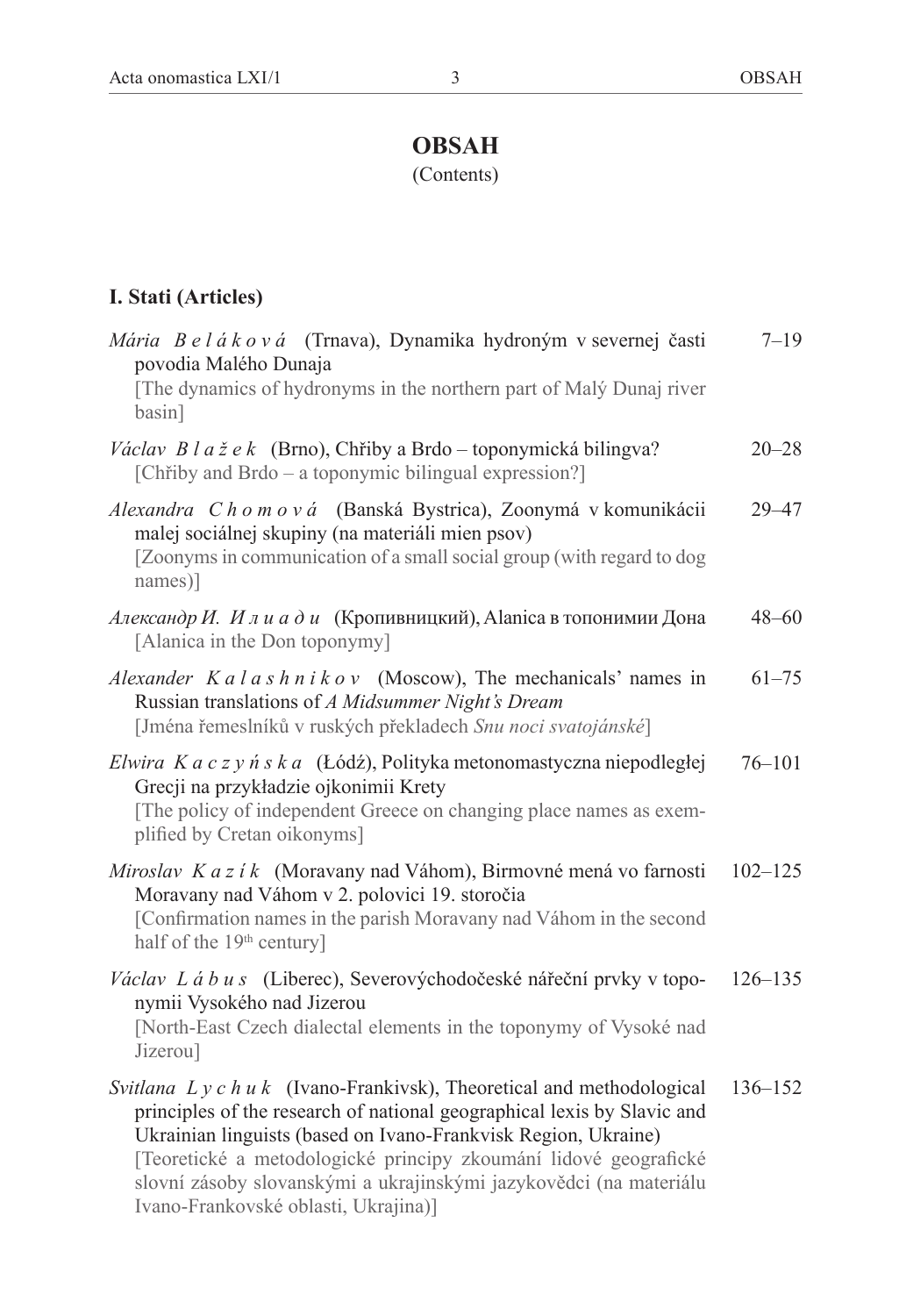| Marie Nováková (Praha), Jména českých osad ve volyňské gubernii<br>v carském Rusku<br>[Names of Czech settlements in the Volhynian Governorate of the tsarist<br>Russia]                                                                              | $153 - 160$ |
|-------------------------------------------------------------------------------------------------------------------------------------------------------------------------------------------------------------------------------------------------------|-------------|
| Klára Osolsobě (Brno) – Hana Žižková (Brno), Homonymie<br>mezi apelativy a proprii jako problém automatické morfologické ana-<br>lýzy češtiny<br>[Homonymy among Czech common and proper nouns as the problem<br>of automatic morphological analysis] | $161 - 174$ |
| Jana P l e s k a l o v á (Brno), Tradiční pomístní jména a jejich postavení<br>v živé anoikonymii<br>[Traditional minor place names and their position in living anoikonymy]                                                                          | $175 - 184$ |
| Martin Pukanec (Nitra), K menám priamej línie Mojmírovského<br>domu<br>[On the names of the direct line of the House of Mojmirs]                                                                                                                      | $185 - 193$ |
| Milena $\check{S} u b r t o v d$ (Brno), Na rozhraní ideonym a pragmatonym:<br>jména parfémů a jejich souvislost s olfaktorickou percepcí<br>[Between ideonyms and pragmatonyms: perfume names and their<br>olfactory perception]                     | $194 - 209$ |
| II. Recenze (Reviews)                                                                                                                                                                                                                                 |             |
| <i>Žaneta D v o ř á k o v á</i> (Praha), Luděk Bárta: Dnes má svátek<br>[Luděk Bárta: Today is a nameday of]                                                                                                                                          | $210 - 215$ |
| Žaneta D v o ř á k o v á (Praha), Stanislava Kloferová – Milena Šipková<br>(eds.): Život ve slovech, slova v životě. Procházka labyrintem českých<br>nářečí<br>$\sim$                                                                                 | $216 - 218$ |

[Stanislava Kloferová ‒ Milena Šipková (eds.): Life in words, words in life. A walk through the labyrint of Czech dialects]

- *Tereza K l e m e n s o v á* (Ostrava), Lenka Křížová ‒ Jiří Martínek a kol.: Od Karlova mostu ke Gottwaldovu: Osobnosti v názvech měst a míst 218–222 [Lenka Křížová ‒ Jiří Martínek et al.: From Charles Bridge to Gottwaldov. Personalities in the names of towns and places]
- *Magdalena M a t k o w s k a J e r z y k* (Wrocław), Izabela Łuc: Słownik nazwisk mieszkańców południowego Śląska XIX wieku 222–227 [Izabela Łuc: A dictionary of surnames of the inhabitans of of southern Silesia in the 19<sup>th</sup> century]
- *Libuše S p á č i l o v á* (Olomouc), Rainer Vogel (†): Im Anfang war der Name. Die Bardutzkys aus Österreichisch-Schlesien. Bildung, Bedeutung und Verbreitung des Familiennamens Bardutzky 227–230